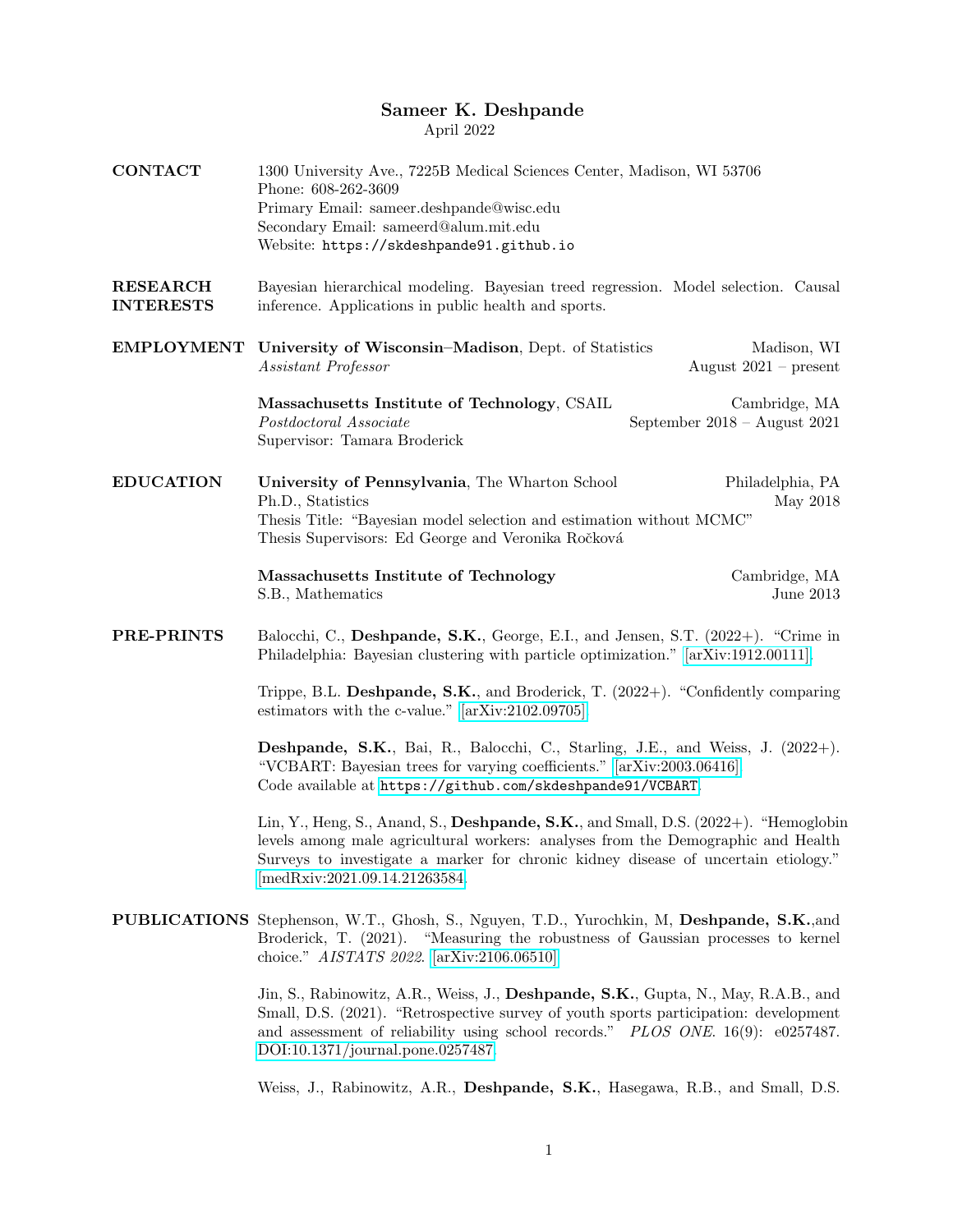(2021). "Participation in collision sports and cognitive aging among Swedish Twins." American Journal of Epidemiology. 190(12): 2604–2611. [DOI:10.1093/aje/kwab177.](https://doi.org/10.1093/aje/kwab177)

Ghosh, S., Stephenson, W.T., Nguyen, T.D., Deshpande, S.K., and Broderick, T. (2020). "Approximate cross-validation for structured models." NeurIPS 2020 [\[arXiv:200612669\].](https://arxiv.org/abs/2006.12669)

Hasegawa, R.B, Deshpande, S.K., Rosenbaum, P.R., Small, D.S. (2020). "Causal inference with two versions of treatment." Journal of Educational and Behavioral Statistics. 45(4): 426 – 445. [DOI: 10.3102/1076998620914003.](https://doi.org/10.3102/1076998620914003) [\[arXiv:1705.03918\]](https://arxiv.org/abs/1705.03918)

Deshpande, S.K., Hasegawa, R.B., Weiss, J., and Small, D.S. (2020). "The association between football participation in adolescence and mental health in early adult-hood." PLOS ONE. 15(3): 1–14. [DOI: 10.1371/journal.pone.0229978.](https://doi.org/10.1371/journal.pone.0229978)

Deshpande, S.K. and Evans, K.E. (2020). "Expected hypothetical completion probability." Journal of Quantitative Analysis in Sports. 16(2): 85– 94. [DOI: 10.1515/jqas-2019-0050.](https://doi.org/10.1515/jqas-2019-0050) [\[arXiv:1910.12337\].](https://arxiv.org/abs/1910.12337)

Gaulton, T.G., Deshpande, S.K., Small, D.S., Neuman, M.D. (2020). "Observational study of the association between participation in high school football and selfrated health, obesity, and pain in late adulthood." American Journal of Epidemiology. 186(6): 592 – 601. [DOI: 10.1093/aje/kwz260.](https://doi.org/10.1093/aje/kwz260)

Deshpande, S.K., Ročková, V., George, E.I. (2019) "Simultaneous variable and covariance selection with the multivariate spike-and-slab LASSO." Journal of Computational and Graphical Statistics. 28(4): 921–931. [DOI:10.1080/10618600.2019.1593179.](https://doi.org/10.1080/10618600.2019.1593179) [\[arXiv:1708.08911\].](https://arxiv.org/abs/1708.08911)

Code available at: [https://github.com/skdeshpande91/multivariate\\_SSL](https://github.com/skdeshpande91/multivariate_SSL)

Deshpande, S.K. and Wyner, A.J. (2017). "A hierarchical Bayesian model of pitch framing." Journal of Quantitative Analysis in Sports. 13(3): 95–112. Editor's Choice article. [DOI: 10.1515/jqas-2017-0027.](https://doi.org/10.1515/jqas-2017-0027) [\[arXiv:1704.00823\].](https://arxiv.org/abs/1704.00823)

Deshpande, S.K., Hasegawa, R.B., Rabinowitz, A.R., Whyte, J., Roan, C.L., Tabatabaei, A., Baiocchi, M., Karlawish, J.H., Master, C.L., and Small, D.S. (2017). "Association of playing high school football with cognition and mental health later in life." JAMA Neurology. 74(8): 909–918. [DOI:10.1001/jamaneurol.2017.1317.](https://doi.org/10.1001/jamaneurol.2017.1317)

Deshpande, S.K. and Jensen, S.T. (2016). "Estimating an NBA player's impact on his team's chances of winning," Journal of Quantitative Analysis in Sports. 12(2): 51–72. Editor's Choice article. [DOI:10.1515/jqas-2015-0027.](https://doi.org/10.1515/jqas-2015-0027)[\[arXiv:1604.03186\]](https://arxiv.org/abs/1604.03186)

HONORS & Significant Contributor Award, ASA Section on Statistics in Sports (2021)

AWARDS

Third Prize, Ruth and William Silen, M.D. Poster Award, New England Science Symposium (2019)

Finalist, National Football League Big Data Bowl (2019)

Deming Student Scholar Award, Deming Conference on Applied Statistics. (2017)

J. Parker Bursk Memorial Award for excellence in research, Statistics Department, Wharton. (2017)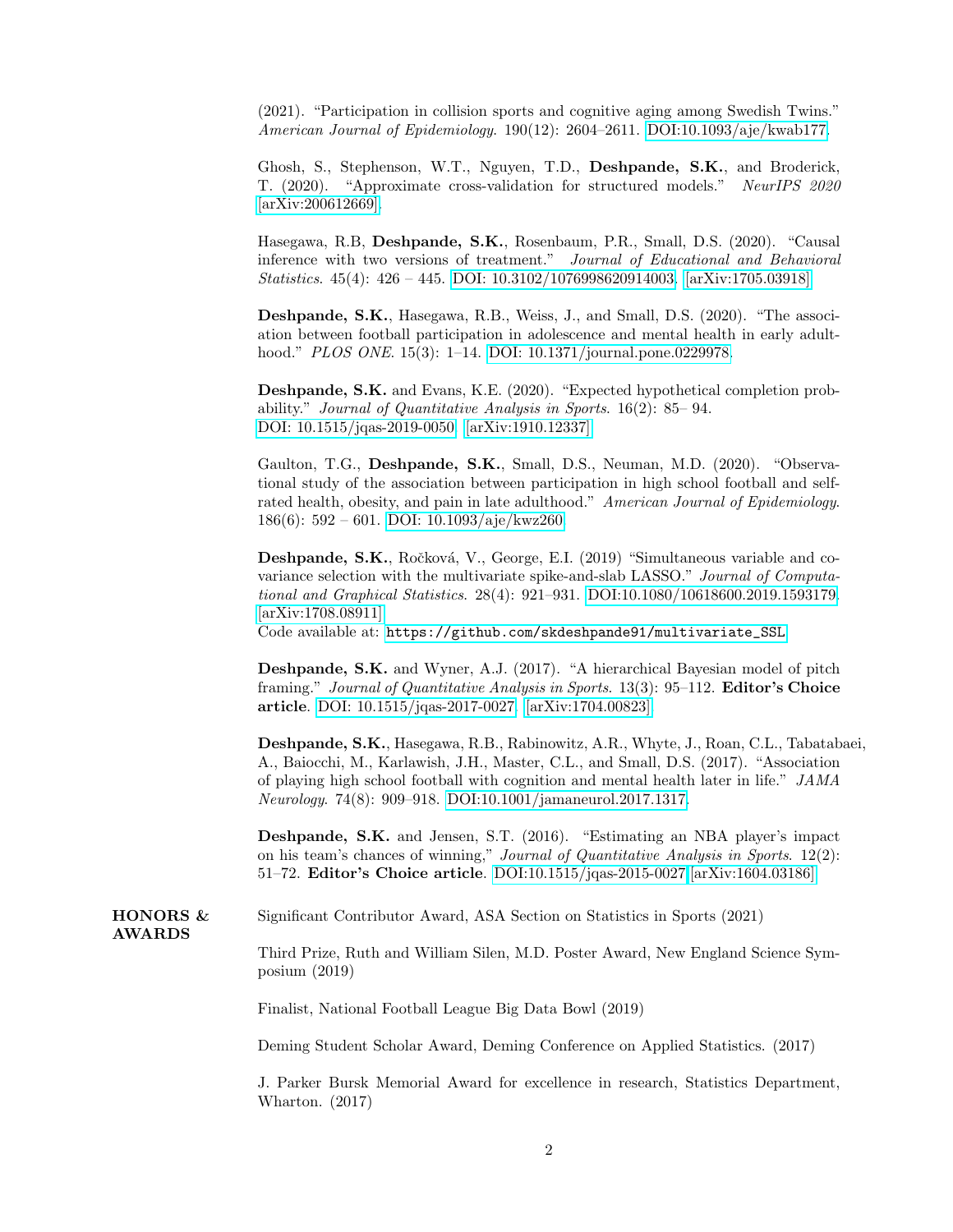Donald S. Murray Prize for excellence in teaching, Statistics Department, Wharton (2016)

Wharton Doctoral Program Fellowship, Wharton (2013).

Travel Awards: O'Bayes (2017), BNP12 (2019), O'Bayes (2019), Bayes Comp (2020)

## TEACHING University of Wisconsin – Madison

| STAT 775: Introduction to Bayesian Decision and Control I | Spring 2022 |
|-----------------------------------------------------------|-------------|
|-----------------------------------------------------------|-------------|

STAT 479: *Introduction to Bayesian Data Analysis* Fall 2021

DEPARTMENT SEMINARS The Multivariate Spike-and-Slab LASSO – Loyola University of Chicago (Mathematics & Statistics, October 2021)

> Revisiting pitch framing with Bayesian Additive Regression Trees – University of Virginia (Sports Analytics Lab, September 2021)

> VCBART: Bayesian trees for varying coefficients – Boston University (Biostatistics, December 2020), Wake Forest University (Mathematics, December 2020), University of Washington (Statistics, January 2021), Yale (Statistics & Data Science, January 2021), Texas A&M University (Statistics, January 2021), National University of Singapore (Statistics, January 2021), Texas State University (Mathematics, January 2021), University of Wisconsin – Madison (February 2021).

> Estimating the health consequences of playing football using observational data – University of St. Thomas (September 2020)

> Bayesian clustering with particle optimization – UT Austin (January 2020), LSU HSC New Orleans (January 2020)

**CONFERENCE** TALKS Beyond axis-aligned decision rules: Bayesian treed regression with structured categorical inputs. – ISBA 2022.

> Revisiting pitch framing with Bayesian Additive Regression Trees – EURO 2022, JSM 2021.

> VCBART: Bayesian trees for varying coefficients – JSM 2020, SBIES 2021, ESOBE 2021.

Approximate multiple shrinkage for clustered regression – BNP 2019.

Bayesian spatial clustering with particle optimization – JSM 2018.

Expected hypothetical completion probability – CMU Sports Analysis Conference 2019.

Estimating the health consequences of playing football using observational data: challenges, lessons learned, and new directions – JSM 2019, Ohio State Bayesian Causal Inference Workshop 2019, NESS 2019, CMU Sports Analytics Conference 2018.

Simultaneous variable and covariance selection with the multivariate spike-and-slab LASSO – ISBA 2018, Eco Sta 2018, BayesComp 2018, SBIES 2018, CMStatistics